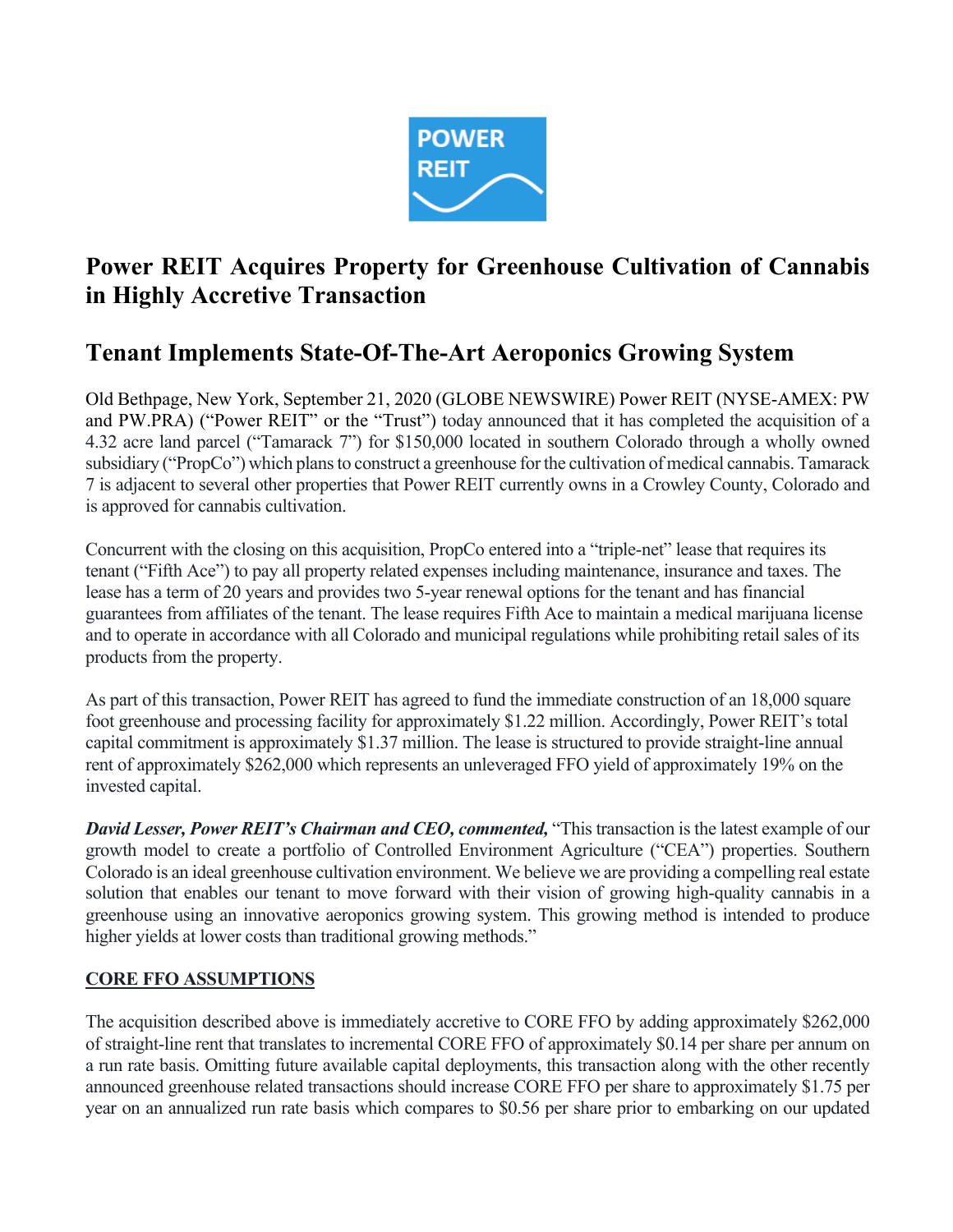business plan in July 2019. Assuming Power REIT deploys its existing available capital December 31, 2020 on terms similar to recent transactions, the year-end annual "run-rate" FFO per share would be approximately \$2.00 per share.

As previously disclosed, Power REIT recently completed a \$15.5 million debt financing at a rate of 4.62% that fully amortizes over a 35-year term. As of this announcement, approximately \$13.5 million has been committed to transactions since completing the debt financing. Including the transaction announced today, the remaining capital available for investment is anticipated to be deployed by Power REIT in the near future based on an extensive acquisition pipeline of greenhouse cultivation facilities.

#### **NON-DILUTIVE CAPITAL PLAN**

Power REIT currently has a Series A Preferred Stock with a \$25.00 par value and a 7.75% cumulative yield (NYSE-AMEX: PW.PRA). As previously disclosed, 100% of the dividends paid by Power REIT are treated as a return of capital and as such are not taxed on a current basis. Power REIT believes that it can create significant shareholder value by issuing additional preferred stock based on the acquisition yields that Power REIT is investing at which should create a significant spread relative to the cost of capital.

Power REIT has provided guidance for its annualized CORE FFO of approximately \$2.00 per share upon deployment of remaining capital available for investment. By way of example, if Power REIT can raise \$20 million from an offering of preferred stock on terms similar to its existing preferred stock, this would add approximately \$2 million of annual Core FFO which translates to approximately \$1.00 per share. Power REIT believes that this kind of dramatic growth should establish a potential for outsized investor returns on a risk adjusted basis.

Power REIT is also exploring debt alternatives which may also provide a significant positive spread between cost of capital and the yield that Power REIT is investing at.

#### **COMPELLING INVESTMENT OPPORTUNITY**

Power REIT's common stock currently trades at an FFO Forward Multiple of approximately 10X based on projected 2021 Core FFO. This is relatively low for a real estate investment trust (REIT) with primarily triplenet-leased assets. This multiple and estimated Core FFO does not take into account potential growth associated with additional capital deployment beyond its existing available capital for deployment which should prove conservative as Power REIT pursues its non-dilutive capital plan to finance further acquisitions. As such, Power REIT believes an investment in its commons stock should offer the potential for attractive risk adjusted investment returns.

Power REIT's preferred stock (NYSE-AMEX: PW.PRA) currently offers greater than a 7.0% yield that is paid quarterly and is entirely treated as a return of capital for tax purposes. As such, the dividends are not taxed on a current basis but could be treated as a capital gain at the time of sale of the security. In addition, Power REIT's preferred stock dividend is well covered, based on current and proforma CORE FFO expectations. Power REIT believes this provides a level of confidence in the safety of its dividend on its Preferred Stock and believes an investment in its Preferred Stock can provide an attractive tax-adjusted and risk adjusted rate of return given the current interest rate environment.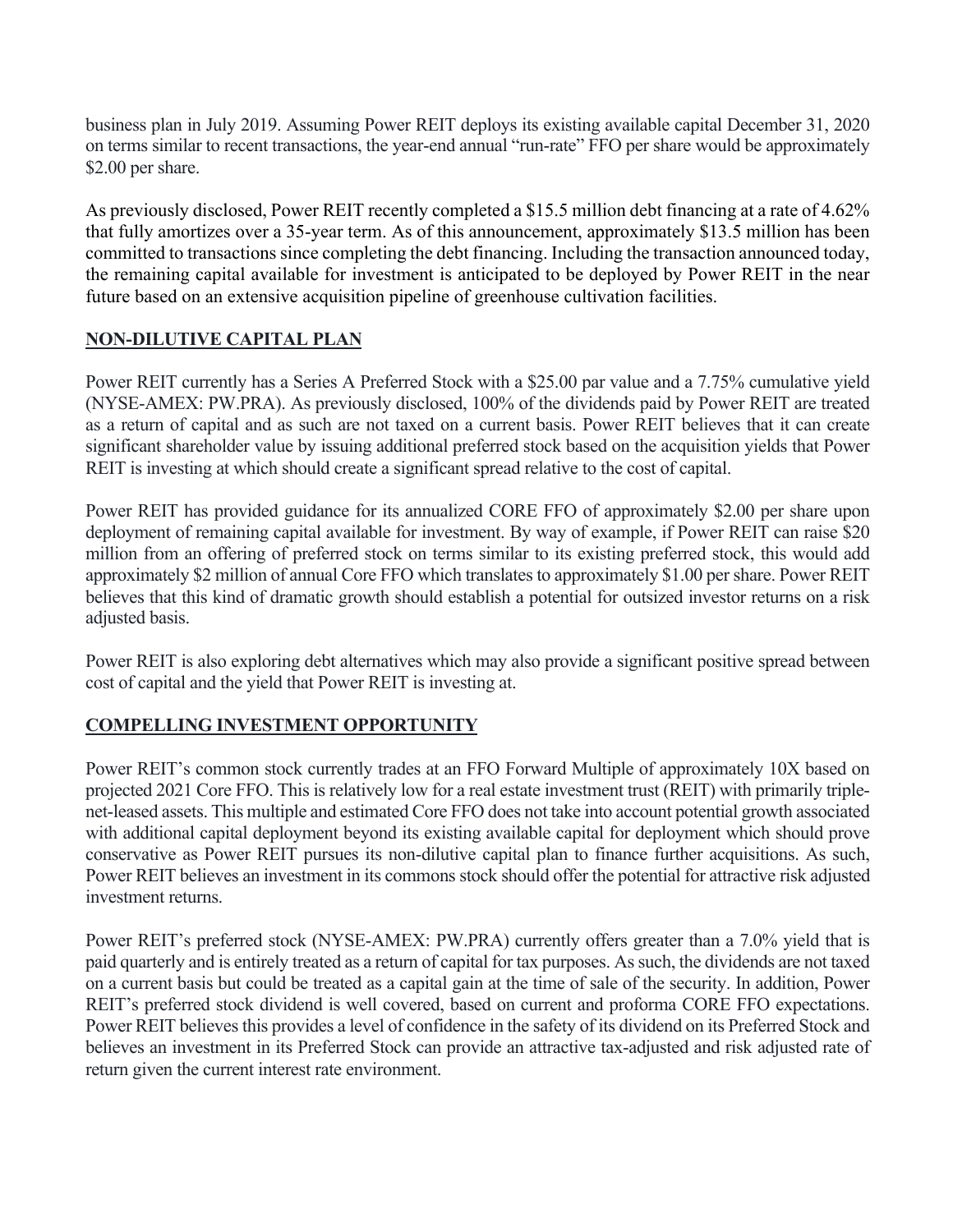*Mr. Lesser, concluded "*Since embarking on our new business plan in July 2019, which pivoted our focus specifically to Controlled Environment Agriculture ("CEA") properties, Power REIT continues to prove out the benefits of this strategy through dramatic growth in CORE FFO. The combination of our relatively small size and the attractive rates of return that Power REIT is investing in greenhouse properties, translates to the potential for significant additional growth. With an attractive forward multiple compared to other REITs and our anticipated growth prospects, we believe that Power REIT offers a compelling investment opportunity with attractive risk adjusted returns."

### **UPDATED INVESTOR PRESENTATION**

Power REIT has posted an updated investor presentation to its website: www.pwreit.com

#### **STATEMENT ON SUSTAINABILITY**

Power REIT owns real estate related Controlled Environment Agriculture in the form of greenhouses, Renewable Energy and Transportation.

**CEA Properties**, such as greenhouses, provide an extremely environmentally friendly solution, which consume approximately 70% less energy than indoor growing operations that do not benefit from "free" sunlight. CEA facilities use 90% less water than field grown plants, and all of Power REIT's greenhouse properties operate without the use of pesticides and avoid agricultural runoff of fertilizers and pesticides. These facilities cultivate medical Cannabis, which has been recommended to help manage a myriad of medical symptoms, including seizures and spasms, multiple sclerosis, post-traumatic stress disorder, migraines, arthritis, Parkinson's disease, and Alzheimer's.

**Renewable Energy** assets are comprised of land and infrastructure associated with utility scale solar farms. These projects produce power without the use of fossil fuels thereby lowering carbon emissions. The solar farms produce approximately 50,000,000 kWh of electricity annually which is enough to power approximately 4,600 home on a carbon free basis.

**Transportation** assets are comprised of land associated with a railroad, an environmentally friendly mode of bulk transportation.

#### **ABOUT POWER REIT**

Power REIT is a real estate investment trust (REIT) that owns real estate related Controlled Environment Agriculture in the form of greenhouses, Renewable Energy and Transportation. Power REIT is actively seeking to expand its real estate portfolio related to Controlled Environment Agriculture. Additional information about Power REIT can be found on its website: www.pwreit.com

#### **CAUTIONARY STATEMENT ABOUT FORWARD-LOOKING STATEMENTS**

This document includes forward-looking statements within the meaning of the U.S. securities laws. Forward-looking statements are those that predict or describe future events or trends and that do not relate solely to historical matters. You can generally identify forward-looking statements as statements containing the words "believe," "expect," "will," "anticipate," "intend," "estimate," "project," "plan," "assume", "seek" or other similar expressions, or negatives of those expressions, although not all forwardlooking statements contain these identifying words. All statements contained in this document regarding our future strategy, future operations, future prospects, the future of our industries and results that might